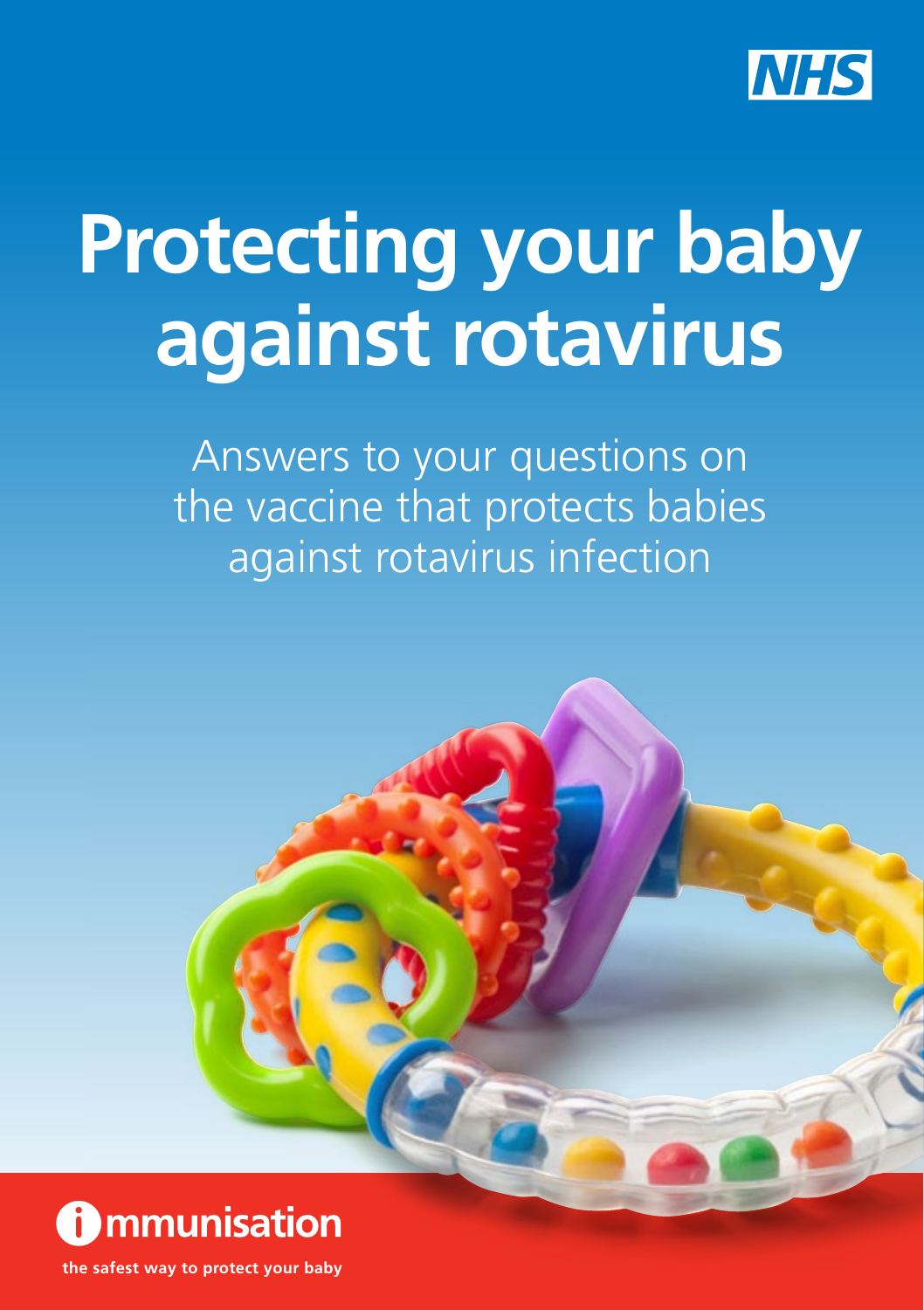From 1 July 2013, the routine childhood immunisation schedule will include a vaccine to protect babies against rotavirus infection – a common cause of diarrhoea and sickness that can become very serious.

**This leaflet describes what rotavirus is, which babies are eligible for the vaccination, and explains when and how your baby will receive the vaccine.**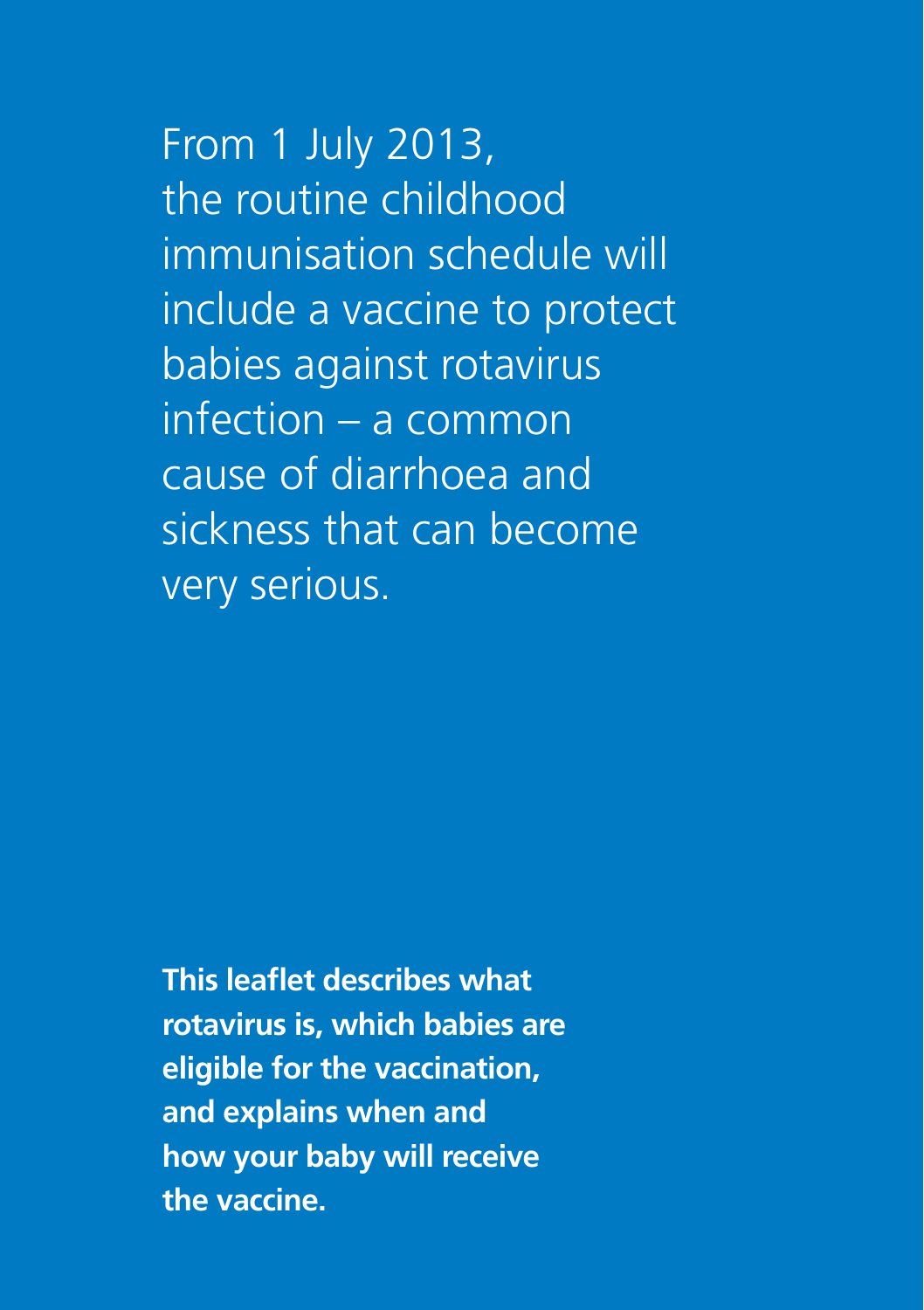#### **What is rotavirus?**

Most babies are sick (vomit) or have diarrhoea at some time, and parents deal with this routinely. Many of these illnesses are caused by a virus called rotavirus. Most babies recover at home but, in a small number of cases, rotavirus infection can become serious, with babies getting dehydrated (losing body fluids) and possibly needing hospital treatment.

In England, almost all babies will get rotavirus at some time within the first five years of life and about one in every five will need medical attention. About one in ten of these (roughly 13,000) will be admitted to hospital because of rotavirus.

#### **How is rotavirus spread?**

Rotavirus can spread very easily and, once infected, babies can pass it on to others. The virus can be spread through hand to mouth contact and be picked up from contaminated surfaces such as toys, hands or dirty nappies. It can also be spread through the air by sneezing and coughing. Washing hands and keeping surfaces clean can help reduce the spread of the virus but can never completely stop it.

However, evidence shows that the most effective way to prevent babies catching rotavirus is to give them the rotavirus vaccination. That is why rotavirus vaccination has been introduced as part of the routine childhood immunisation schedule.

# Rotavirus can spread very easily and once infected babies can pass it onto others.

Rotavirus vaccine is given as a liquid from a dropper to make it easy for your baby to swallow.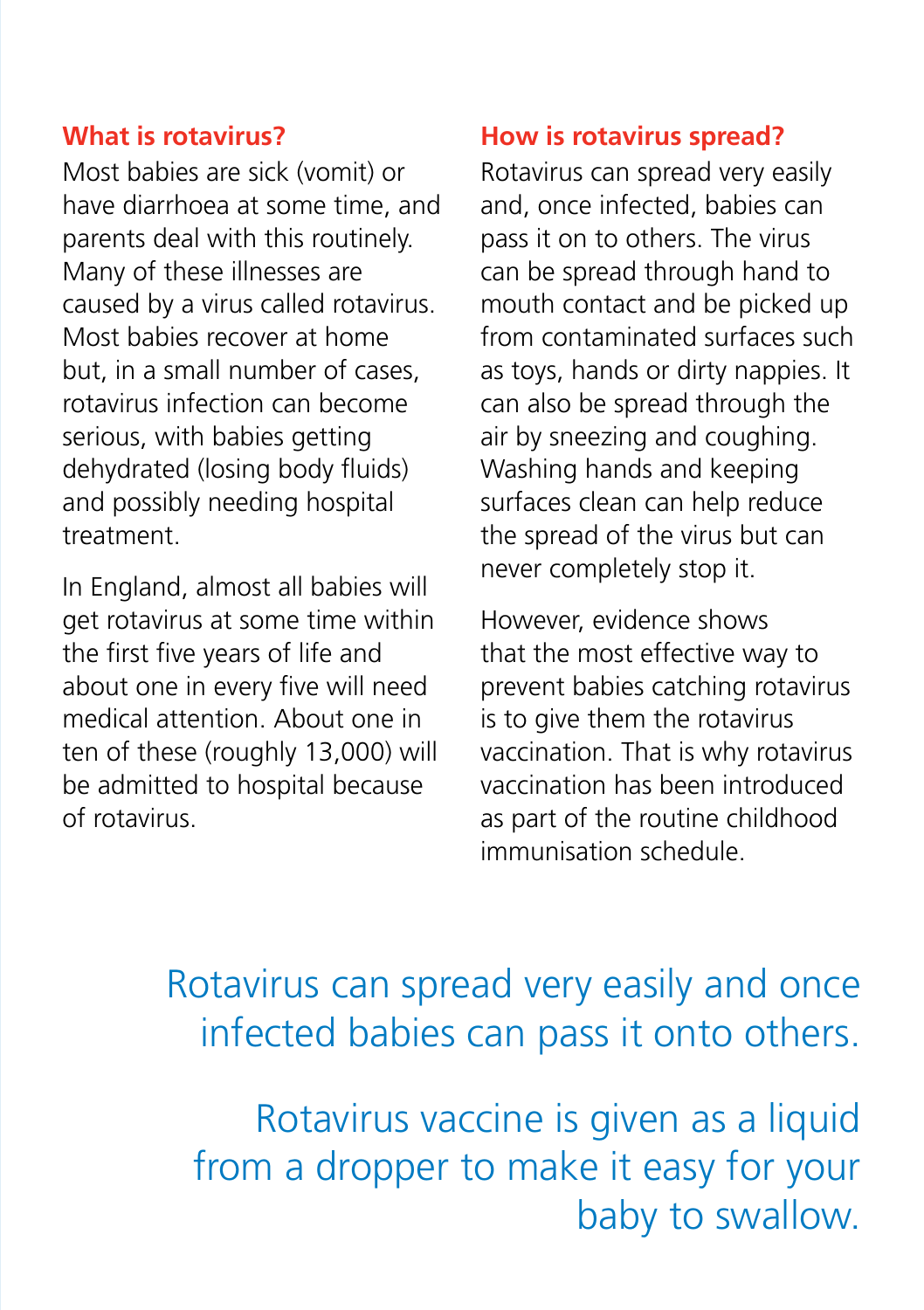#### **Is my baby eligible for the vaccination?**

If your baby was born on or after 1 May 2013 he or she will be offered the vaccine from 1 July.

The vaccine will be given with your baby's other routine vaccinations at two months of age and again at three months. This is because your baby needs two rotavirus vaccinations at least four weeks apart to get the best protection.

If your baby misses one of the vaccinations, it can also be given at two and four months of age, or at three and four months. The first vaccination should not be given after 15 weeks and no vaccination should be given after 24 weeks.

Many cases of sickness and diarrhoea are caused by a virus called rotavirus

#### **Why can't older babies have the vaccine?**

As they get older, some babies – about one in a thousand – get a condition that causes a blockage in their lower gut. It is extremely rare before three months of age and most cases occur between five months and a year. In addition, there is a very small chance (around two in every hundred thousand babies vaccinated) that the first dose of the vaccine might also cause this blockage to develop. To reduce the risk of this happening, the first dose of the vaccine will not be given to babies older than 15 weeks of age.

The vaccine should not be given to infants older than 24 weeks of age. Many unvaccinated babies over 24 weeks will already have had rotavirus infection and so should have built up some immunity to it, and future infections will be less severe. And, if younger babies are having the vaccination the chances of rotavirus spreading will be reduced.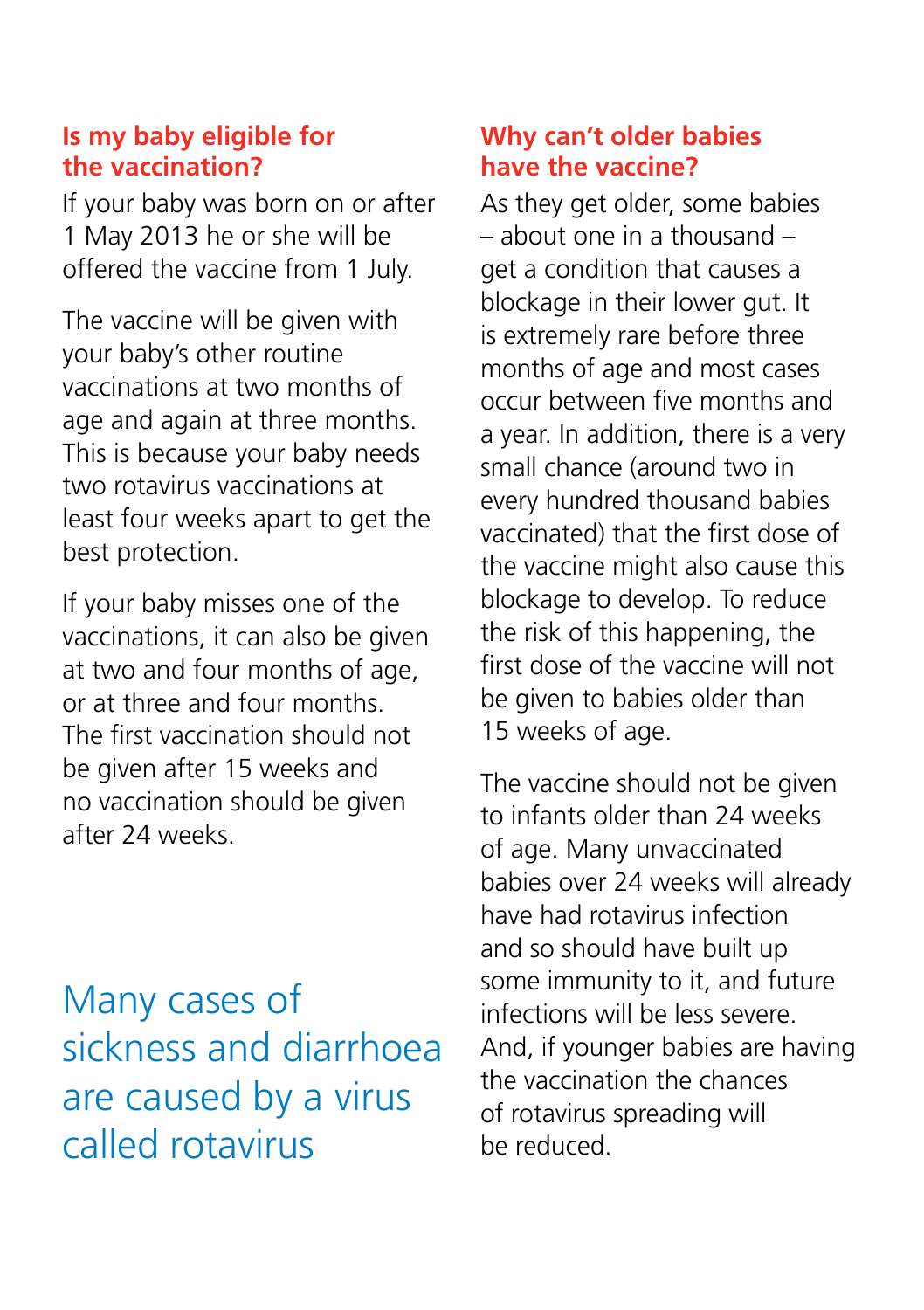Most babies recover at home but rotavirus infection can be serious and some babies can become dehydrated and may need hospital treatment

# **How is the vaccine given?**

Rotavirus vaccine is given as a liquid from a dropper to make it easy for your baby to swallow.

# **What if my baby vomits immediately after having the vaccine?**

The drops will be given again.

# **Will my baby get the rotavirus disease from having the vaccine?**

No, the viruses in the vaccine are weakened so they don't cause the disease. The vaccine helps your baby build up immunity, so the next time he or she comes into contact with the virus they will not get the disease.

Because the vaccine is given by mouth, it's possible that the virus in the vaccine will pass through your baby's gut and be picked up by whoever changes his or her nappy.

All those in close contact with recently vaccinated infants should observe good personal hygiene (e.g. washing their hands after changing a child's nappy).

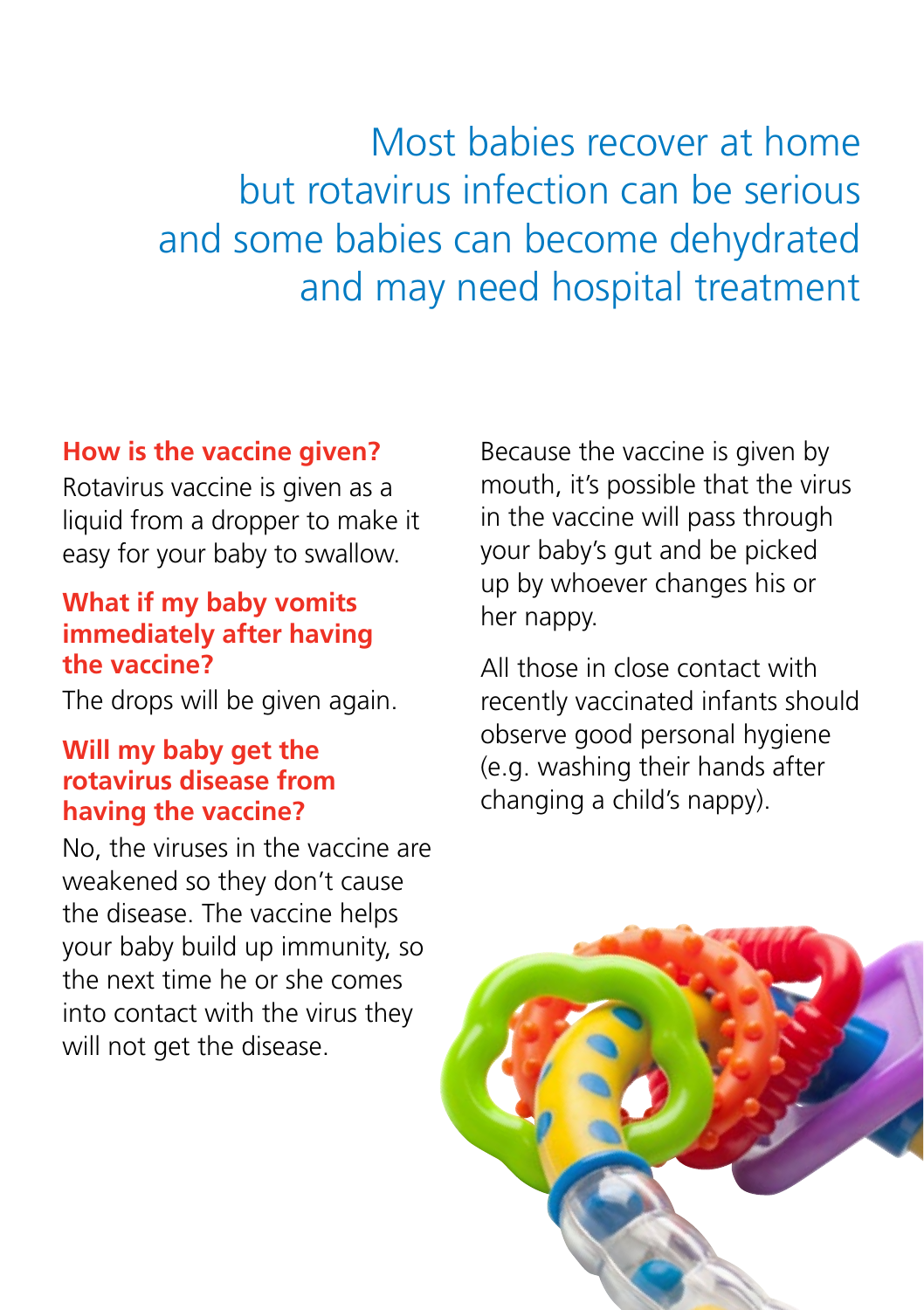

The vaccine will be given with your baby's other routine vaccinations at two months of age and again at three months

#### **Does the vaccine have any side effects?**

Many millions of doses of the vaccine have been used and it has a good safety record. Babies who have had the vaccine can sometimes become restless and tetchy, and some may even develop mild diarrhoea. If you're at all concerned about your baby's health a day or so after any vaccination you should speak to your doctor or health visitor.

In very rare cases (about two in every hundred thousand babies vaccinated), the vaccine can

affect the baby's lower gut and they may develop abdominal pain, vomiting, and sometimes they may pass what looks like red currant jelly in their nappies. If this happens, you should contact your doctor immediately.

# **What if my baby is ill on the day the vaccination is due?**

There is no reason to postpone the appointment unless your baby is vomiting, has diarrhoea, is seriously ill or has a fever. If your baby is well enough to have the other routine vaccines, he or she can have the rotavirus vaccine.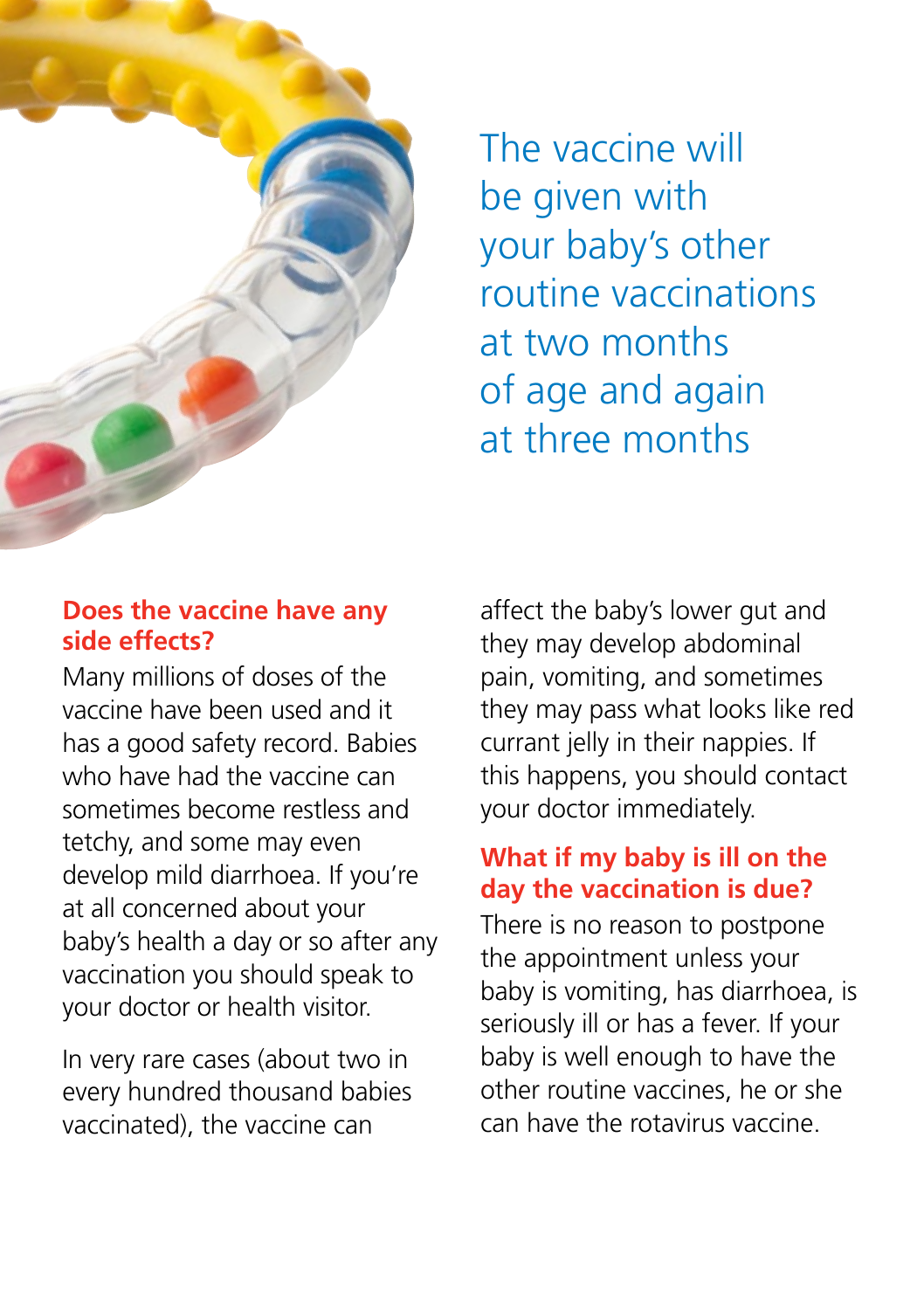#### **Are there any babies who shouldn't have the vaccination?**

As set out above, the first vaccination should not be given after 15 weeks of age and no vaccination should be given after 24 weeks. The vaccination should not be given to babies who:

- have reacted very badly to a previous dose of the vaccine, or to any of the substances that go into the vaccine
- have certain long-term conditions in which case speak to your GP first
- have a fever, diarrhoea or are vomiting on the day of the appointment, in which cases the visit should be rearranged.

### **My baby was premature. When should they have the vaccine?**

As with all vaccinations, the immunisation schedule should be followed from the actual date of birth, not from the date when the baby was due.

# **Is it OK to breast-feed my baby after they have the vaccination?**

Yes. There are no problems associated with breast-feeding babies who have recently had the rotavirus vaccine.

# **Will the vaccine stop babies getting any sickness and diarrhoea?**

No. Rotavirus isn't the only cause of sickness and diarrhoea in babies, so some may still get unwell. However, the vaccine will stop about eight out of ten babies getting vomiting and diarrhoea caused by rotavirus. And the more babies that have the vaccine, the more difficult it will be for the virus to spread.

# **Where can I find more information?**

To find out more, talk to your GP, health visitor or practice nurse at any time or pick up a more detailed Q&A factsheet from your GP surgery. You can also go to the NHS Choices website at www.nhs.uk/rotavirus